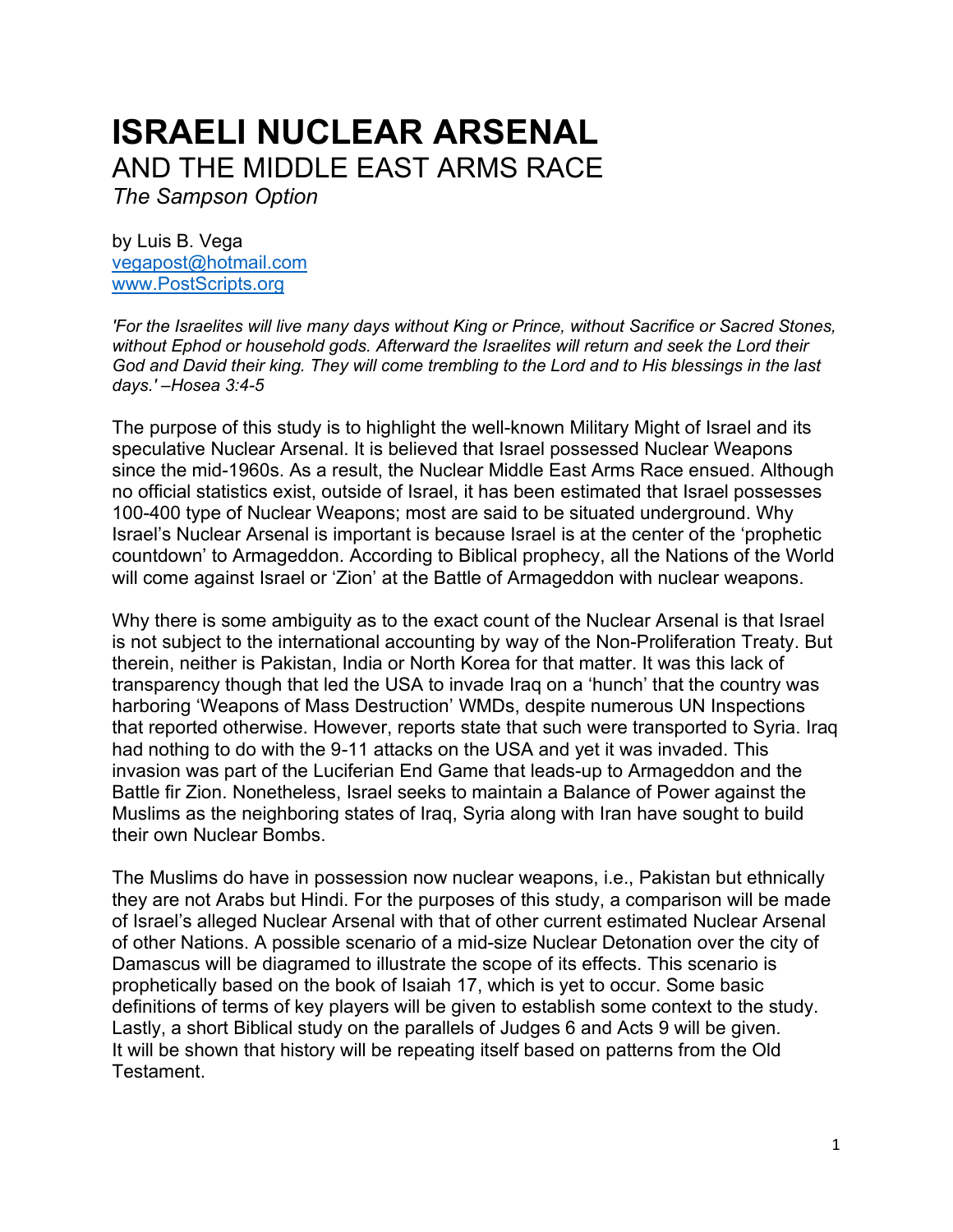## **Pre-emptive Strike Policy**

There are some overtones as well between the dealings of modern Israel with the Muslims that are currently in the Promised Land as Joshua had to deal with them at the Walls of Jericho. It appears that there are some profound spiritual implications for our day from the Apostle Paul's experience on the Road to Damascus as well. From an Israeli point of view, Muslim Nuclear Programs were and are seen as a direct threat to its national survival. Having come off the Concentration Camps of World War 2, the young Jewish Nation became legitimately anxious as to its survival.

All-out war was declared by all its Muslim Neighbors starting the day Israel declared Statehood on May 14, 1948. Israel had to start off with the fight of her life. Metaphorically, this was a depiction in one sense of the vision as portrayed in the book of Revelation 12 and 13. A 7-headed Red Dragon sought to devour the 'Man-Child' that was about to be birthed of the Virgin with 12 Stars. When one sees a tiny country being invaded by 7 Muslim Armies well-armed by Russia, one has good cause to be suspect of the Muslim's intensions, now as then.

Israel has thus embarked on a policy of Preempting Strikes first to maintain this off-set Balance of Power by way of the Samson Option. For example, Israel struck Nuclear Reactors in Iraq in 1981 and in Syria in 2007 as it has been noted in the previous section of the study. If one does a study on the subject of the 'Last Days' as stated by the book of Hosea, one will plainly see that the Jewish-Muslim conflict is foremost a Religious Struggle for who will possess Zion, though most would refuse to see it that way.

Westerners distinguish between 'Church and State', the whole of the Middle East Islamic cultures does not. The conflict centers on which 'faith' of Abraham will prevail. The Holy Books of Judaism and so called Islam portray 2 very contrasting views of who 'GOD' is and who the 'Promised Land' belongs to. Islam is not the progressive successor to a failed Christianity as Muslims claim. If this were the case, why do Muslims behead those who 'convert' to Christianity if it is 'the same God'? This is despite the misguided Christians who claim that 'Allah' is the same 'YHVH' of the Bible. Contrary to popular opinion and even of some Liberal misinformed Christians, 'Allah' is not the same as YHVH, the GOD of Abraham, Isaac and Jacob.

At the core of this conflict is the issue of the Promised Land and its Tile Deed to Zion. Whom does it belong to? It is not being able to accommodate People who claim the same space and time. What is transpiring before the world stage in these Last Days, in the current headlines are the prophecies of the Bible that are setting the stage for the ultimate conclusion and fulfillment at Armageddon. Many do not realize or associate that this 'Last Battle' is directly associated with the Last Days that Hosea spoke about. He alluded to the 2nd coming or return of Jesus Christ physically which at that time Israel will be fully restored to 'Faith' and in 'Faith' toward their true Messiah. Thus, Israel is a bench mark in time that stipulates when Israel's Messiah, Jesus Christ is to return.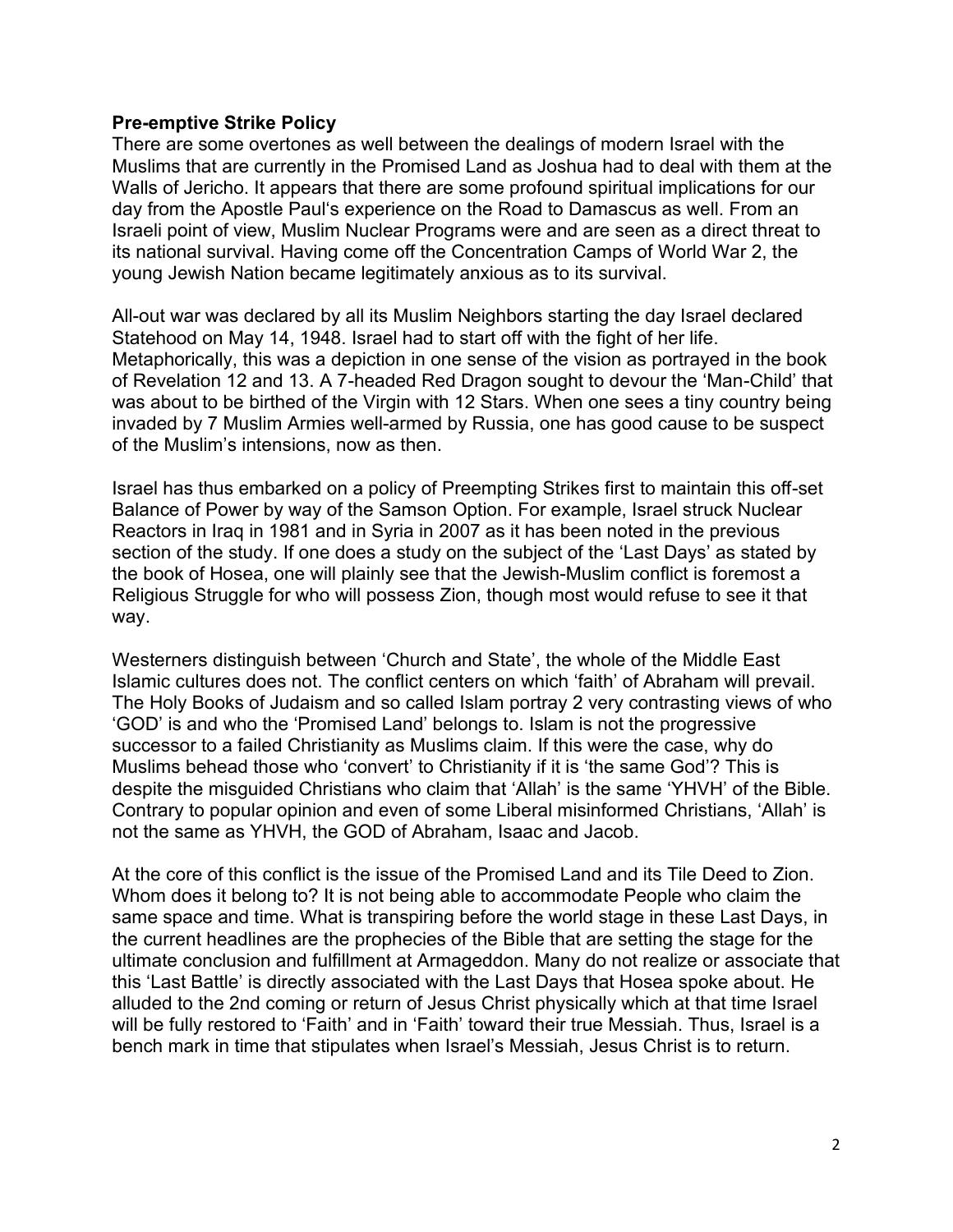It will be at the Battle of Armageddon when Israel will have no place to go and nowhere to look, except up. The Sign of Messiah's appearing in the sky will be very ominous. It will be when Israel and the Nations will see all the armies of the world gathered together in the Valley of Megiddo against Israel. So those that calculate that Christ comes before this climax happens-rather than later, miss the realization that the dominos of Muslim countries are being put in place for this event to occur. In the meanwhile, Israel fears that if Islamists attain a Nuclear Warhead, given the opportunity, Radical Islamists with or without the aid or control of Arab Governments will use the Nuclear Warhead in attempts to destroy the State of Israel. All the Charters of the PLO, Hamas, Hezbollah, al-Qaida and the Muslim Brotherhood, etc., call for the total destruction of the State of Israel.

These Entities are not even sovereign countries but Para-Military and pseudo-States within a State. They often work hand-in-hand with various Muslim governments. According to the Quran, it is the primary duty of every Muslim to kill the Jews and Christians. It is a unifying factor for the Arab and non-Arab Muslims of the world; to have this primary Religious Goal and Political Aspiration. These are the groups that the 'Arab Spring' has swept into power. These agencies now have stately power and control of the Chemical, Biological and Nuclear Arsenals. They have done and will do what no Arab Government can or would do as official policy, except for Iran perhaps. Why?

All Middle East wars are Religious War. The rebirth of the sovereign Nation of Israel negates Islam as a 'True Religion'. The mere existence of the State of Israel repudiates the notion that Islam is the Final Revelation of 'God.' Why? It is because YHVH still is not done with Israel and has regathered them back to their Promised Land, in Zion. This is only 1 aspect. The 2nd aspect will be the rebuilt 3rd Temple, and so on. The fact that after exactly 1948 years from the destruction of the Holy Temple in 70 AD, Israel will celebrate its 70th-year anniversary in 2018. Israel has been reborn from the ashes of the Concentration Camps on the verge of annihilation is a direct and concrete witness to the prophecy of Ezekiel's Valley of Dry Bones vision. It is a 'prophetic countdown' to Armageddon as the world and the Arabs and Jews are put on notice, that the GOD of Abraham, Isaac, and Jacob still honors His Land Covenant.

This Land Covenant was specifically given to Abraham and subsequently through Isaac and Jacob, Israel to be an inheritance forever, to all generations for the 'Seed of Abraham', mainly the Son of David, Jesus Christ. The lesson learned by the Jewish People after World War 2 from the threats of an Adolf Hitler. Before Hitler came to power, he published in this book, Mein Kompf detailing what he would do exactly to the Jews, given the chance once he would be in Political Power to do so. Hitler did just what he wrote about and meant. Why Iran is such a concern to Israel is that the Religious Leaders of Iran prescribe a similar apocalyptic scenario against the Jews, Christians included. The Shi'ite Eschatology prescribes a 'Nuclear' sort of Holocaust against Israel in an attempt to usher in their 12 Imam or Mahdi the 'Muslim Messiah'.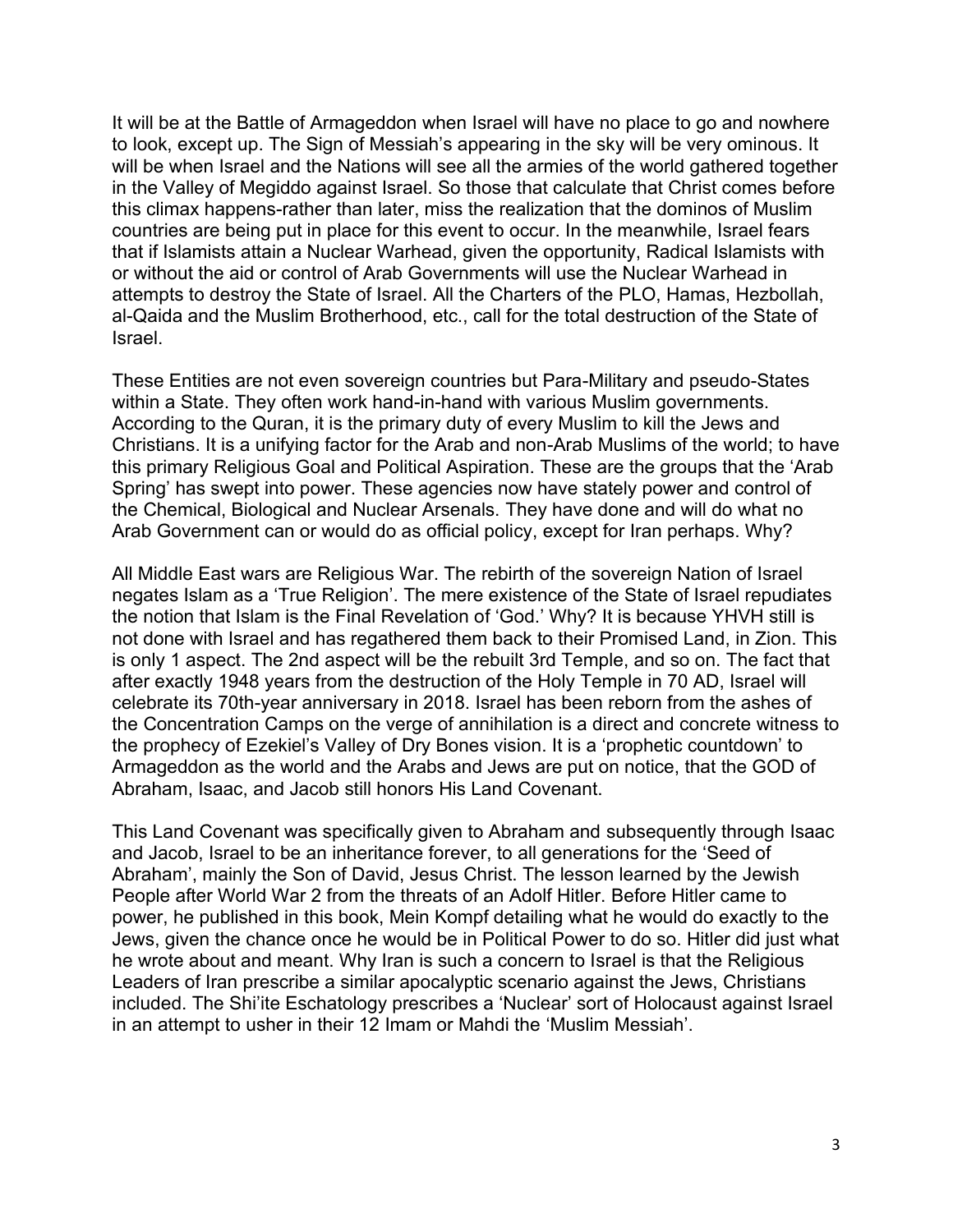# **Mutual Assured Destruction**

This world figure will 'finish' the job with as he will rule for 7 years from Jerusalem. At that time, he and with the help of the 'Muslim Jesus' will fully destroy not only the Jews in Israel but will break all the Christian crosses and forcibly convert all of Humanity to Islam or be condemned to death by decapitation. This Mahdi is to usher thereafter the true and 'Pure Religion of Islam'. Again any objector will be decapitated, Muslim style.

If is prophecy is believable and true, it will surely lead the entire world against Israel to the Battle of Armageddon. By contrast, another Islamic country, that of Pakistan which happened to be the first Muslim country to attain nuclear weapons, does not go about boasting publicly from a government's official policy stance, that it has a divine mandate from 'Allah' to eradicate the State of Israel, Jews and Christians, etc. Israel thus takes Iran's Islamic Shi'ite militant threats 'to wipe Israel off the map', literally.

Since 2010 there has actually been a De-Facto War going on between Iran and Israel over this very postulation; through Cyber Software Viruses, Scientists being targeted, killed and Nuclear Facilities are being sabotaged covertly. Currently Iran has attained Nuclear Status and will use this technology to weaponize its Military Ballistic Warheads with it. As these nations are playing into Biblical prophetic scenarios, Israel may very well likewise preemptively strike Iran and/or Syria. It already has to an extent because of this perceived threat. This in turn will cascade into several foretold invasions of Israel by the Muslim Nations that will set the inevitable stage for the countdown to Armageddon.

As noted, the Samson Option is a term used to describe Israel's alleged Nuclear Deterrence Strategy of 'Mutual Assured Destruction' MAD since the mid-1960s. It is characterized by initiating a massive retaliation with Nuclear Weapons, as a 'last resort', against an onslaught or envision of Israel by its Muslim Enemies. It is taken from Judges 13-16 in the Bible. It is where Samson is tied-up as a spectacle between 2 Pillars of the Philistine Temple of their God, Dagon. Samson regained enough strength at the end to collapse the whole Temple upon himself and upon all that were present. Samson perished but took down several 1000s along with him.

This is the principle behind the alleged Military Policy of Israel. It could be implemented at a point in time when Israel would deem it so hopeless and necessary -to the point that this desperate act would assure the destruction of all parties involved. Why this assertion could have some merit is that the Jewish population in Israel is geographically concentrated. Any Nuclear Attack on Israel itself would literally wipe the 'Jews off the map' of the Middle East with just 2 or 3 nuclear warheads.

Currently in Israel proper, the Jewish Population is tiny compared to other Nations. It stands at just over 7 million with another 7 million still scattered throughout the Nations of the World. Any threat from a nation or group that aims at Genocide involving a potential nuclear threat to exterminate the Jewish race and faith is taken literally and seriously by the Jewish government.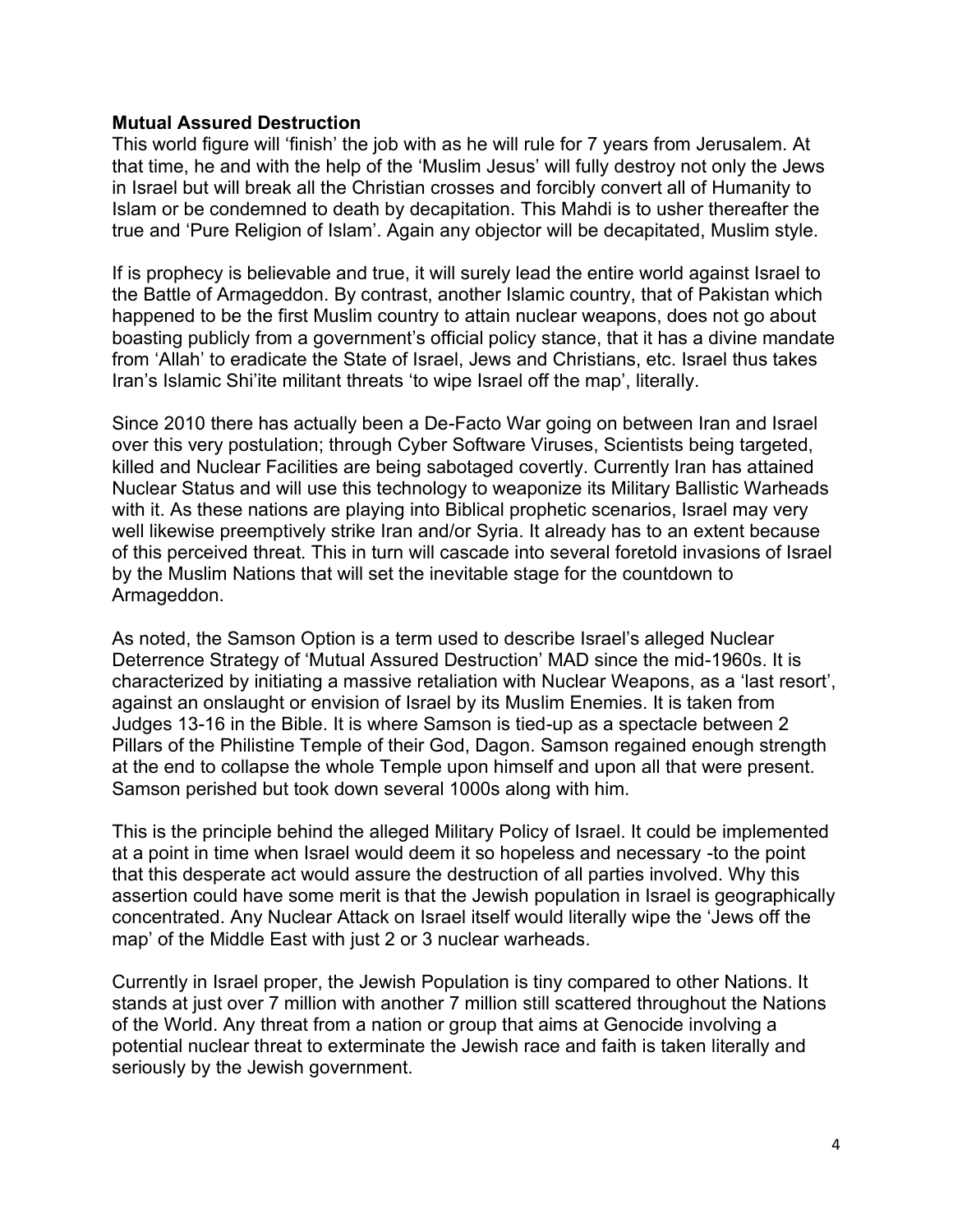#### **Israeli Military Complex**

As it has shown in the past, Israel will not hesitate to strike first to preempt any chemical, biological or nuclear immanent threat to preserve its survival. Hypothetically, a nuclear strike on Israel from either an Iranian nuclear warhead or Syrian chemical and/or biological bomb would be catastrophic. As most of Israel's Population and Military Complex is concentrated in the Tel-Aviv area, the Jewish Population and infrastructure would be decimated by at least 1/3 or 33%. Nearly 2.3 million People would parish over the course of minutes and this would be with just using 1 mid-sized 200 kiloton Nuclear Warhead (20 megatons).

It is this region in Israel that would be ideal for a 1st Strike by its Arab Enemies. So the guarantee of national survival really depends on who will be the one who will preemptively strike first? It is just a matter of when. The IDF Military Forces of Israel are said to be one of the best trained in the world. Israel has gotten to the point that it is one of the leading exporters of weaponry to other countries. The Israel Defense Forces (IDF) differs from most Armies in the World in many ways. It is ranked 10th in the World overall according to several Military Statistics websites. Here is a general overview. Current overall Personnel is estimated to be at 3,511,190 with active Military at 187,000.

#### *Israeli Army (IDF)*

*Total Land Weapons: 12,552*

*The IDF has served as Israel's Armed Forces in all the major wars and Military Operations. The number of wars and border conflicts in which IDF has been involved in its short history has made it one of the most battle-hardened Armies in the World.* 

#### *Israeli Air Force*

#### *Total Aircraft: 1,964*

*Israel's Air Force is said to be the best in the World. Although Israel's Air Force lacks Strategic Bombers to deliver Nuclear Weapons over long range, its F-15I and F-16I Sufa Fighter Jets are capable of delivering Nuclear Weapons.* 

#### *Israeli Navy*

#### *Total Navy Ships: 64*

*Israel is believed to have an offshore Nuclear 2nd Strike capability, using Submarine launched Nuclear-capable Cruise Missiles. These Devices can be launched from the Israeli Navy's Dolphin-Class Submarines.*

#### *Mossad*

#### *Israeli Secret Intelligence Service.(ISIS)*

*This Agency is responsible for Intelligence, Covert Operations, Assassinations, Counter-Terrorism, bringing Jews to Israel from countries where Aliyah is forbidden and protects Jewish communities worldwide. Ironically, it its MOSSAD that stands for 'ISIS' as that is the official name of the spy operates, MOSSAD's former motto was from Proverbs 24:6 in the Bible:* 

#### *'For by wise guidance you can wage your war'.*

*Others translate it to mean, 'By Deception, Thou Shalt Make War.' The motto was later changed to Proverbs 11:14.*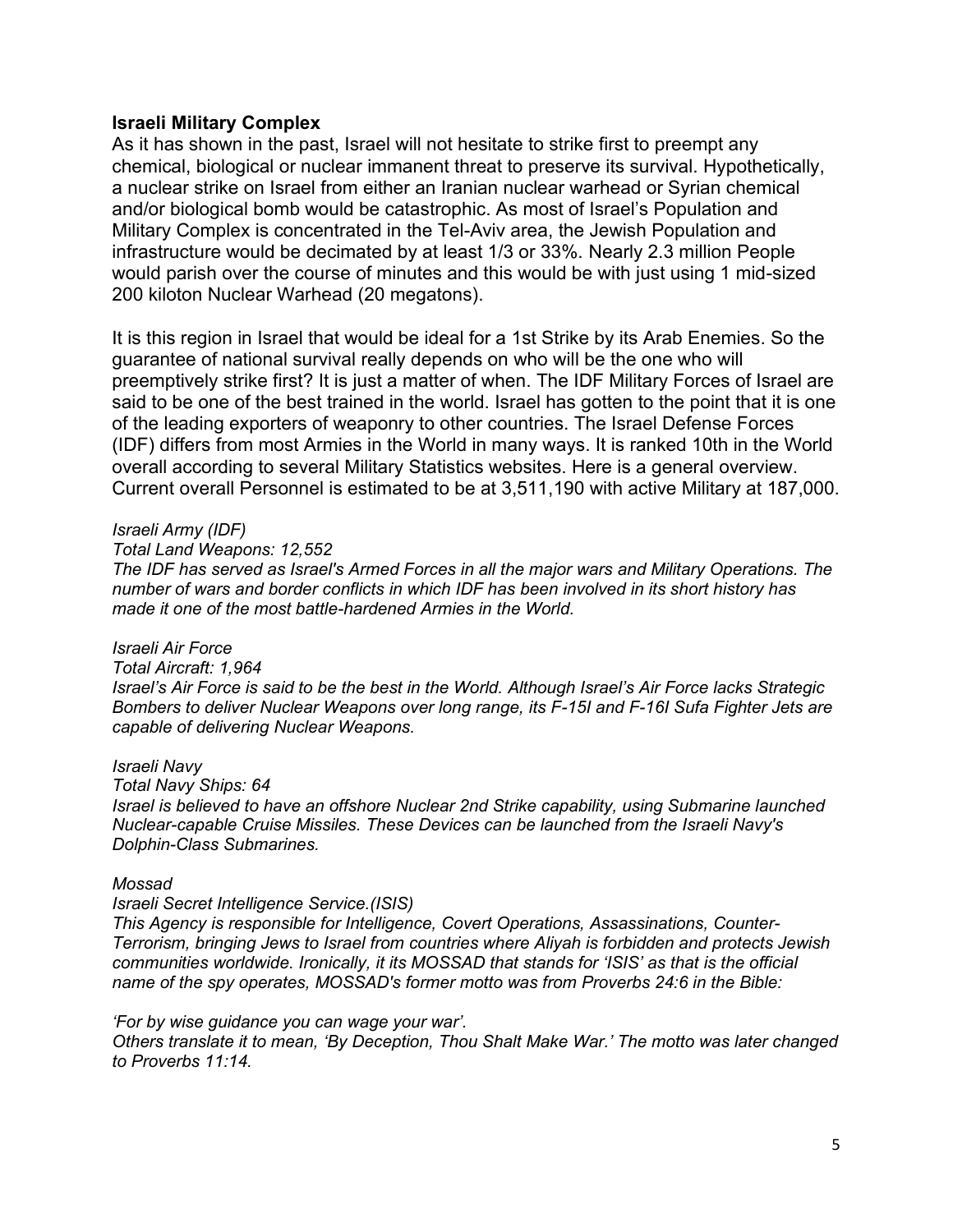#### Jericho Nuclear Missiles

Jericho is the name given to Israel's Ballistic Missile Systems. The Code Name was taken from the Biblical city of Jericho. The Jericho III is estimated to have a range of 5000-7000 miles. It gives Israel Nuclear Strike Capabilities within the entire Middle East, Africa, Europe, Asia and almost all parts of North America, as well as parts of South America. A launch from a Submarine off the coast of any land-mass would arrive in any world cities within 2 minutes

## Jericho I: 1970s

This is a Short Range Missile at 500 km 310 miles able to carry only about a 20 kiloton Nuclear Warhead (20x) that of Hiroshima. This 1st Generation System is said to be now obsolete.

#### Jericho II: 1980s

This is a Medium Range missile. It could be launched from a silo, a railroad flat truck, or a mobile vehicle. This gives it the ability to be hidden, moved quickly, or kept in hardened silos. This 2nd Generation System is designed to survive 1st Strikes.

#### Jericho III: 2000s

This is a Long Range Missile. It is speculated that it is an ICBM has a three-stage solid propellant. It is possible for the missile to be equipped with a single 750 kiloton Nuclear Warhead or Multiple Independent targeted Reentry Vehicles (MIRVs).

## List of Wars/Conflicts with Muslims

1948 Independence War 1956 Sinai War 1953 War of Attrition 1967 Six-Day War 1973 Yom Kippur War 1982 Lebanon War I 1982–2000 South Lebanon conflict 1987 1st Intifada 2001 2nd Intifada 2006 Lebanon War II 2008 Gaza War 2012 Operation Pillar of Cloud 2014 Gaza Tunnel War 2015 Intifada of the Individuals 2016 Knife Intifada 2018 Hamas Conflict 2021 Israel–Palestine crisis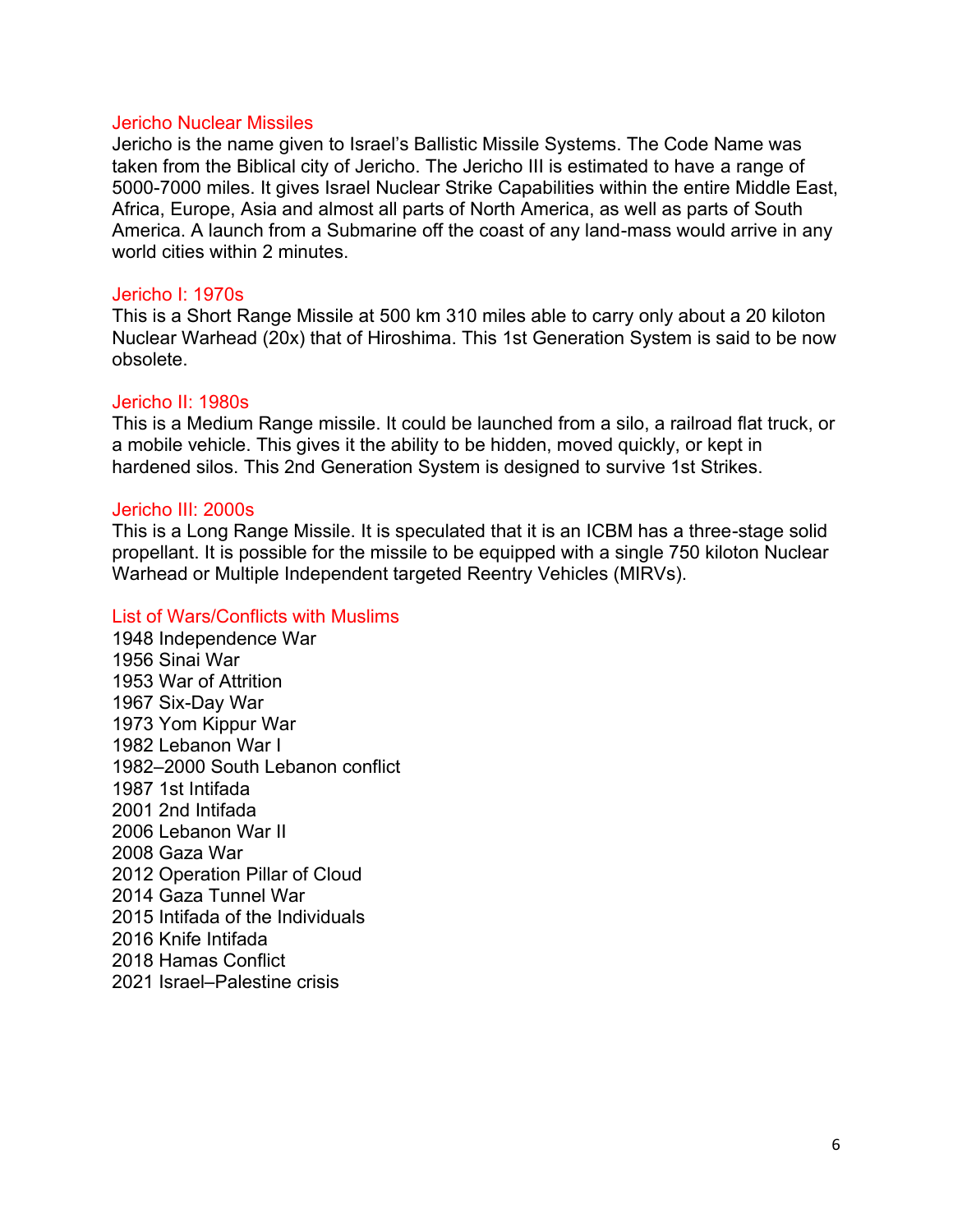# **A Nuclear Detonation Scenario**

Given the current volatile Political and Religious Confrontations of the Middle East, scenarios will be presented that will ascertain an inevitable Nuclear Confrontation between Israel and its Muslim Neighbors. The Muslim countries that are geographically falling like dominos. If what the grand plan of the Luciferian Pike comes true, it seems like a well-designed explosion that will eventually trigger this confrontation with Israel in the near future. It would be as sure as the 9-11 Twin Towers were an 'orchestrated demolition', a euphemism for what is to come.

Syria is aligned with the policy and aspirations of Iran in its stance against the State of Israel. Since 2014, it has signed a Military Pack with Russia. Russia has constructed bases and has provided Army, Naval and Air Force support that has changed the Balance of Power. Iran is a staunch supporter of Hezbollah that is also Shi'ite. Realize that since the Armistice of 1948, Israel and Syria have technically been in a constant 'State of War'. They have no Normalized Diplomatic Relations. There are several factors that could play in the scenario in which Israel might find it necessary to strike first, either at Iran, or Syria or both.

## Scenario 1

In Syria, the various Muslim groups will end-up controlling the country, to include Russia, Turkey and Iran. In a desperate attempt to deflect pressure from the internal civil war, an attack on Israel with Chemical/Biological Weapons will occur. There are conflicting reports that both the government and the armed insurrection in Syria have already used such weapons on each other with Civilian Casualties. Most of the weaponry that the 'Free Syrian Army' has acquired is from the West through the CIA, M16, Saudis, etc. These are the Libyan stockpiles of weaponry brought over by the al-Qaeda/ISIS Mercenaries during the Benghazi ordeal.

Despite Assad ruling Syria with an 'Iron Fist' for so many years, he has now found himself being the target of the same fate as other Arab Leaders that need to be 'removed'. The Globalists Money Changers have been toppling these Muslim Governments by the hand of Western supported al-Qaeda/ISIS elements. They use Muslim Mercenaries from the Muslim World and from Government Opposition. What this means for Israel is that a more Islamic Radicalized Government will be in power opposing the State of Israel. This has now happened in Iraq. This was the objective thanks to the Obama Doctrine. Thus if Israel suspects that a credible plan of attack involving the use of Biological and/or Chemical Weapons, Israel will strike first to avert this scenario.

## Scenario 2

A 'False-Flag' occurring in Syria could trigger war. They can come from planted covert Black-Ops as a pretext of blaming the Government of Syria itself much like the Massacre of Homs in the Civil War that were found to be done by Jihadists. Chemical Attacks on innocent Civilians are blamed on Assad by the 'Rebels'. They have failed to oust him thanks to Russia. Nonetheless, the 'Black Hand' of the Globalists has been designing and implementing their Luciferian plans, step by step and country by country.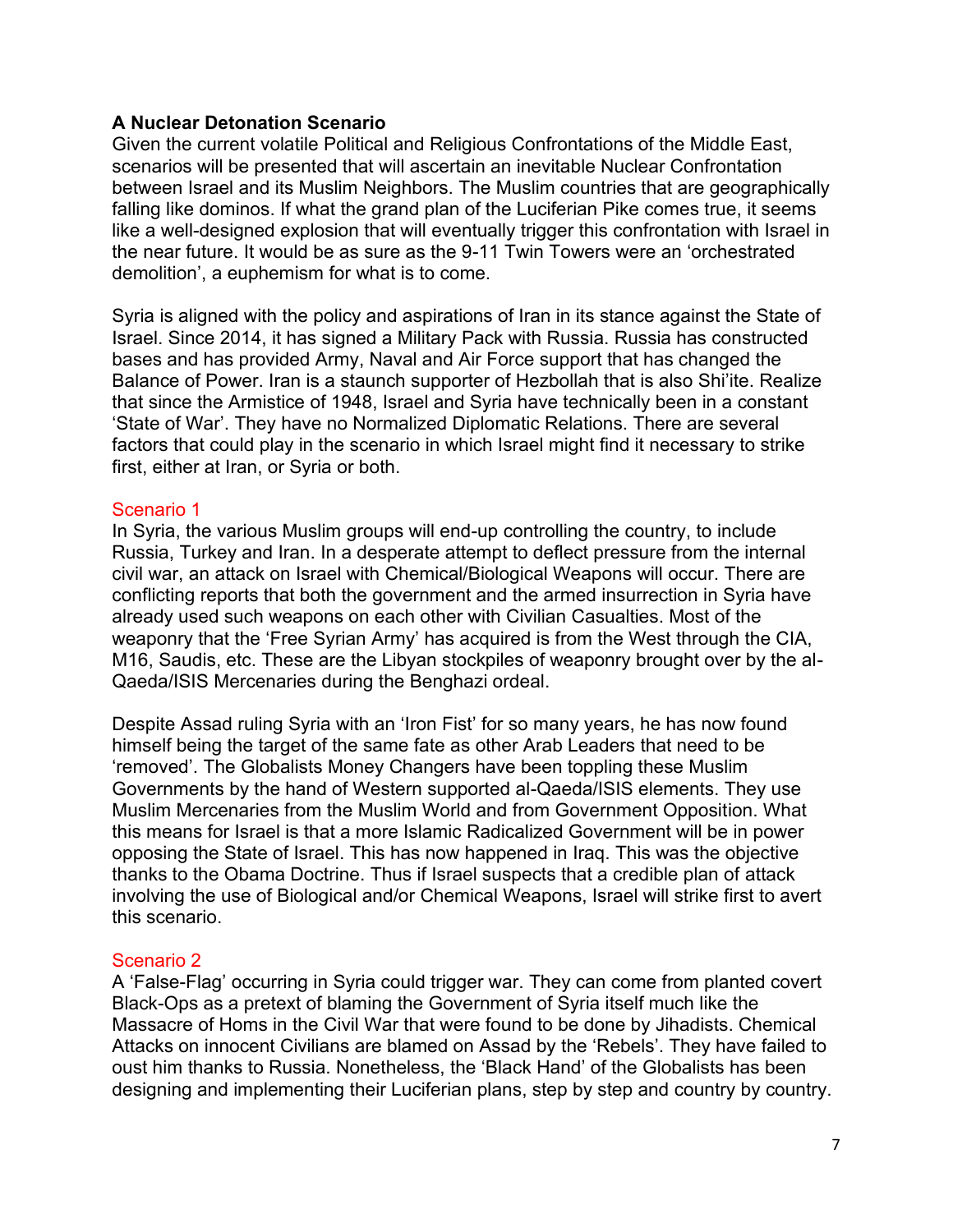There is evidence that this 'Black Hand' behind the scenes pulls the strings of World Affairs and that initiates wars and conflicts on innocent Populations. The U.S. Department of State is one such culprit and by the measure of their actions is a 'den of vipers' at the very top. Specific since Obama, It has thus far insured the overthrow by design of Tunisia, Libya, parts of Yemen and Egypt. Now Syria and the Ukraine have been designated to implode like the others. This outcome will ensure that, at an opportune time, there will be an eventual united Muslim assault on Israel as prophesized in Psalm 83 and in Ezekiel 38.

To reiterate, the 'Free Syrian Army' is not free, not Syrian and not an Army. It is mostly made up of al-Qaida and extremist Jihadist Mercenaries that have morphed into ISIS imported from Libya and Saudi Arabia, other Muslim Nations. They are supported by the Western Powers/CIA, SAS, etc. At this point, these elements do not need to take control of the Syrian Government. They may very well initiate a False-Flag attack on Israel that will be intended to be perceived as coming from the Syrian Government itself. Israel would retaliate before an all-out strike could occur.

# Damascus - 200 Kilotons

Hypothetically, if Israel were to strike Syria first with a Nuclear Warhead, it would mean that the perceived threat to Israel would be to such a level that the potential Genocide of the Jewish Race would be hanging in the balance. This is no small or trivial decision to make for Israel. Such 'Apocalyptic Scenarios' could surely spark the start of the 'countdown' to World War 3 and the prophetic Gog-Magog invasion of Israel that ultimately will lead the Nations to Armageddon. A Nuclear Strike from an Israeli Submarine off the coast of Lebanon for example, would arrive in Damascus within 2 minutes.

A Jericho Nuclear Warhead from a silo in the Negev Desert would arrive in Damascus with 4 minutes. A strike using F15 Jets would not be the best options as Syria has advanced Russian Anti-Aircraft Missiles (SAMs). The city proper of Damascus has a radius of 10 miles which includes the ancient center and Straight Street where the Apostle Paul stayed after his encounter with Jesus Christ on the Road to Damascus as recorded in the book of Acts 9. This is how just a 200 kiloton Nuclear Warhead would do to a city the size of Damascus.

It would be estimated that around 1.7 million People would be killed instantaneously from Ground Zero. Another 4.8 million lives would be directly affected within the metropolitan 30-mile Radius. The statistics below outline the ramifications of a Mid-Size Nuclear Detonation at .8 miles above the city. In all probability, there is no likelihood that just 1 Nuclear Devise would be detonated. No doubt there will be several Nuclear Warheads launched to assure certain and successful deliveries.

| <b>Destruction</b> Total |    | Heavy | Moderate | Mass Fires Radiation |    |
|--------------------------|----|-------|----------|----------------------|----|
| <i>Miles</i>             |    | 1.6   | 24       | 4.3                  | 65 |
| <b>PSI</b>               | 30 | 10.   |          |                      |    |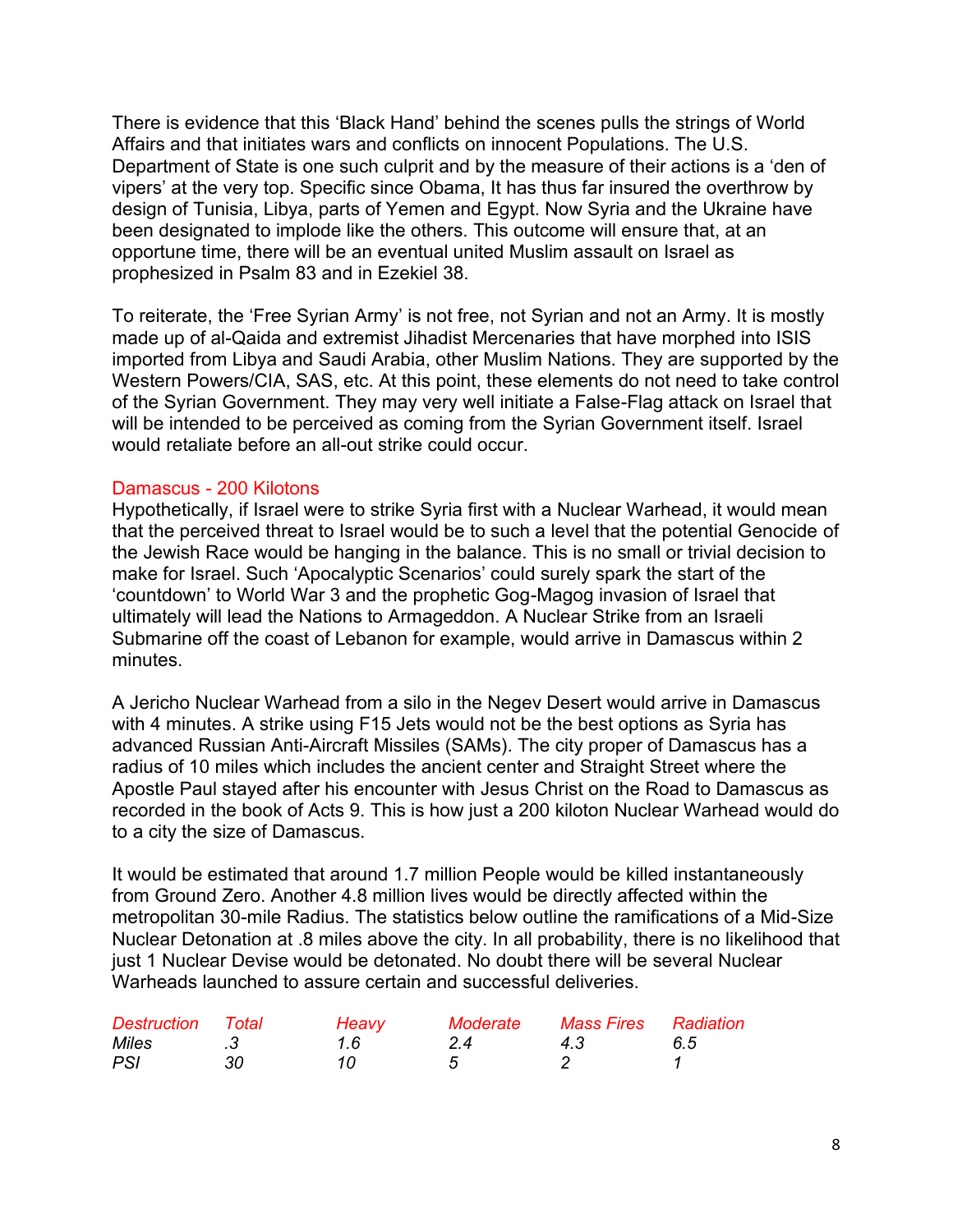*1 Kiloton warhead = 1x Hiroshima 20 Kiloton warhead = 20x Hiroshima*

*Statistics of Damashq*

- *- Damascus or Damas is called the City of Jasmine*
- *- Urban area of 30 square miles*
- *~ 2 million in large metropolitan area*
- *- 50 miles inland from Mediterranean*
- *- 2,230 feet above sea-level*
- *- At Latitude 33º30′47″N 36°17′31″E*
- *- between latitude of Hiroshima 34º and Nagasaki 32º*
- *- 1 of oldest continuously inhabited cities in the world*
- *- 1 of oldest continuous Christian church founded by St. Paul*
- *- Sunni Muslims 85%*
- *- Christians 10%*
- *- Others including Druze 4%*
- *- Jewish 1%*

It is estimated that over 500,000 Syrians have died since the Civil War broke out in 2011. This includes Women and Children. Some estimate that over 14,000 of the casualties have been children alone caught in the crossfire. In 2016, from an estimated pre-war Population of 22 million, the United Nations (UN) identified 13.5 million Syrians requiring Humanitarian Assistance, of which more than 6 million are internally displaced within Syria, and around 5 million are Refugees outside of Syria. This is an example of 1 means to de-populate the World and being used by the Globalists.

The table below depicts nearly all the top Armies of the World ranked by Global Firepower.com. About half the Nations listed with current Nuclear Arsenals are not party to the Non Proliferation Treaty (NPT) which requires UN Inspection and regular monitoring. Below is the Nuclear Proliferation demographic make-up of Nations that have the technology of harnessing the Atom. All the major World Religions are now also represented; Christianity, Atheism, Judaism, Hinduism and Islam.

| Country             | # Warheads | <b>NPT</b> | Faith                          |
|---------------------|------------|------------|--------------------------------|
| Russia              | 13,000     | Yes        | <b>Orthodox Christianity</b>   |
| USA                 | 10,000     | Yes        | <b>Protestant Christianity</b> |
| China               | 410        | Yes        | Atheism                        |
| France              | 350        | Yes        | <b>Catholic Christianity</b>   |
| UK                  | 200        | Yes        | <b>Anglican Christianity</b>   |
| <i>Israel</i>       | 150 - 400  | No         | Judaism                        |
| <i><b>India</b></i> | 75         | No         | Hinduism                       |
| Pakistan            | 60         | No         | Islam                          |
| <b>North Korea</b>  | 6          | No         | <b>Atheism</b>                 |
|                     |            |            |                                |

If and when the Syrian government falls, it will be inevitable that groups like Hezbollah and the other special-opt or covert Para-Military groups will fully control all the Chemical and Biological Stockpiles of the Nation as they have been in Libya and Egypt.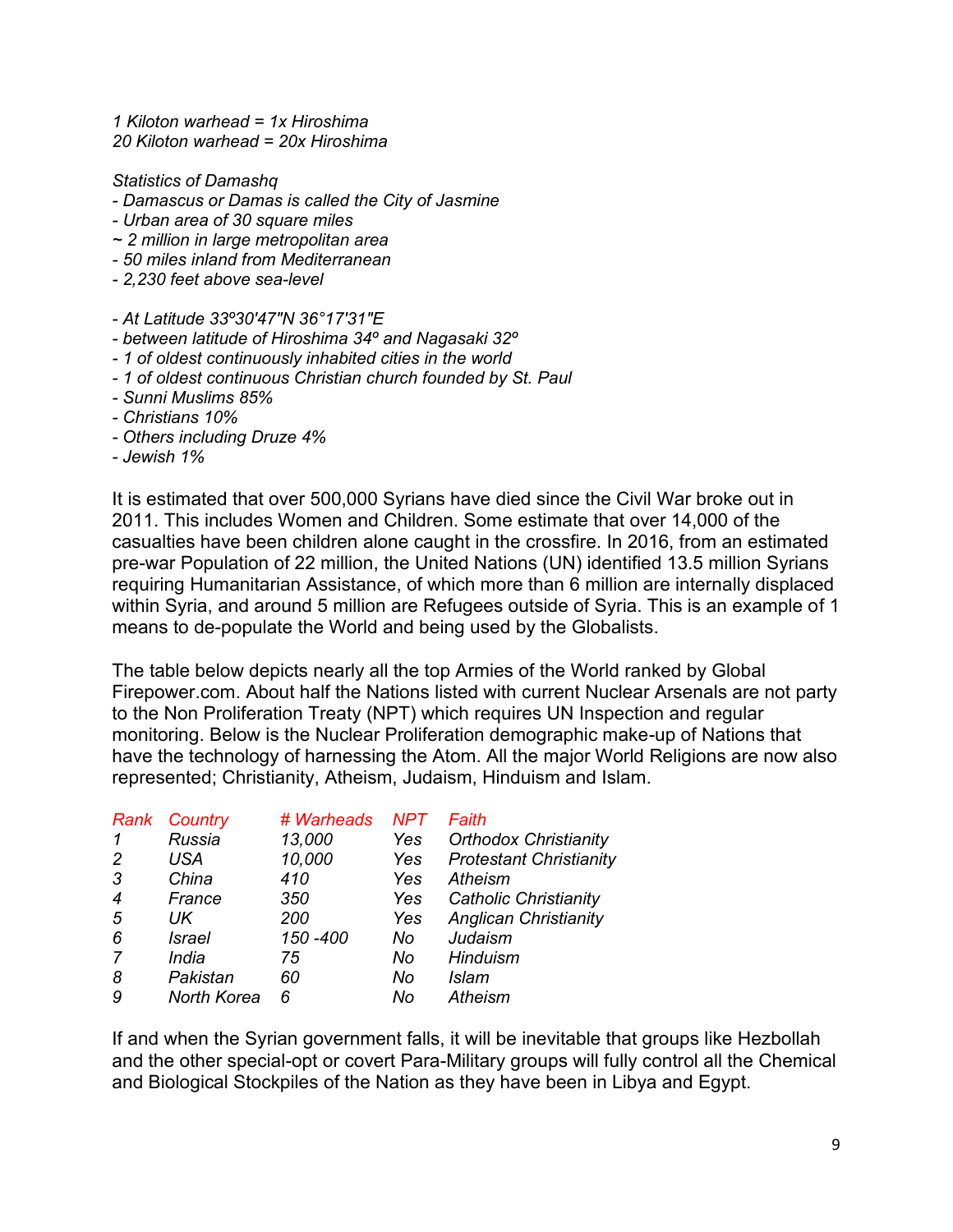# **Current World Estimated Nuclear Arsenals**

Current reports state that the 'Rebels' have been funneled such weapons already from Libya and Saudi Arabia. Why this is volatile is that given this eventual outcome, Israel will have yet another entirely Militant Islamist country on its border to contend with. This latest projection of the outcome in favor of the Assad Government against the insurrection will have the whole of a country bent on the same quest to destroy Israel. Either way, no matter who will prevail, they will stage a much larger Jewish-Muslim confrontation.

As to why the MI6, the CIA, and British SAS are in Syria working with the Free Syrian Army and the Syrian National Council remains to be fully explained to the American tax payer that funds them. This situation eerily echoes the same 'Game Plan' of imposing economic sanctions and No Fly Zones on Iraq, Libya and Serbia, etc. These were used to set up the stage for eventual invasion.

The UN and U.S. sanctions against the Assad regime have only put Assad going to the Russians. He was forced to use brutal force to squelch the insurrection that has been propagated much like it was in Libya and Egypt by co-opt and Foreign Subversives supported by the West. To the Muslim point of view, Israel is seen as 'Zionists' bent on expansionist policies that are based on a 'Religious' Biblical mandate to take 'there' land and rule the world.

The Muslims view the Jews of Israel as Racists on a power quest to dominate not only the Region but the World through their International Banking Cartels and Multi-National Corporations. Israel's self-defense tactics used to ensure its security and of its treatment of the Palestinians have caused many in the world to turn against them. Israel will eventually be left to its own demise.

Perhaps at that point it is when Israel will have no choice but to rely on its Nuclear Deterrence like the Samson Option. Presently it is ensuring a Détente in a bluff to ensure its survival. It will not be until the promised 'Peace and Security' deal that is procured by the new emergent leader of the New Word Order to come after such wars. The following sections will breakdown the entities that are prominent in the quest to force regime change in respected Muslim Nations and in the Muslim World in general.

## al-Qaeda - ISIS

The word literally means 'The Base'. It is a global militant Islamist organization said to have been founded by CIA operative Osama bin Laden around 1987-88. It ascribes to a Radical Sunni Doctrine calling for 'Global Jihad' against Israel and the USA/West. It follows strict interpretation of Sharia Law. It is widely believed that it carried out the attacks of September 11 in the U.S. But due to increasing and mounting evidence, it is becoming more apparent that 9-11 was in 'inside job'. Others even go so far as to assert based on credible proof that al-Qaeda is the creation of the CIA during the Soviet invasion of Afghanistan.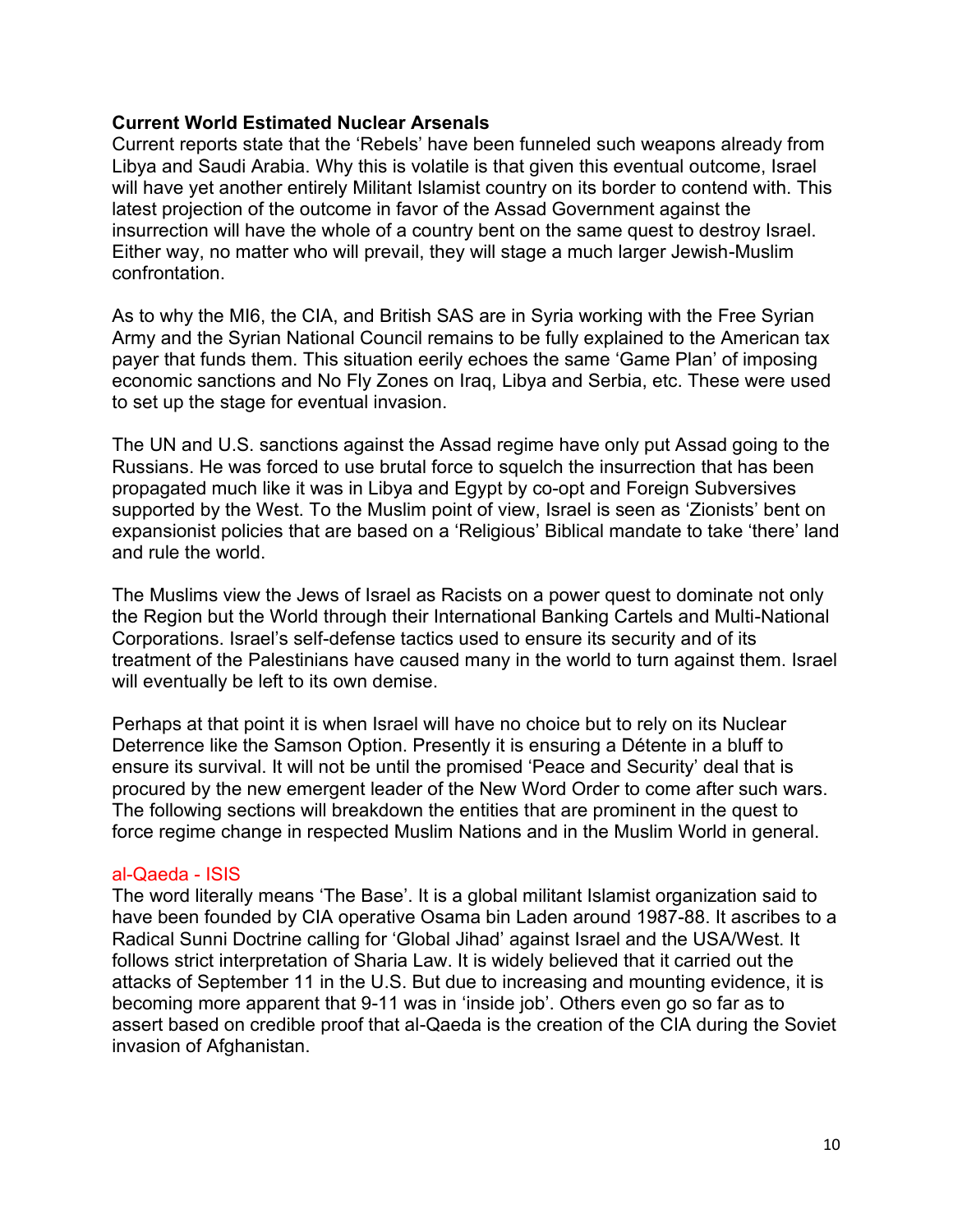## Muslim Brotherhood

This organization is the largest Political Opposition in many Arab countries. It was founded in Egypt in 1928. They combine Political Activism with Islamic Charity work to gain popular support. Their agenda strives to have Islamic Governments eventually unite under one Islamic Caliphate. This 'United States of the Arabs' seeks Jerusalem as its Capital. Following the Egyptian Revolution of 2011 this entity was legalized and gained a majority seats in the Legislature. Of note, the party forbids Women or Copts from holding certain Political Offices. Egypt has an estimated 6 million Coptic Christians. The organization was funded by Hitler during WW2 and started as a Masonic Lodge where the directives come from.

# Hamas

The word means 'Islamic Resistance Movement'. Hamas also means 'devotion' and 'zeal' in the path of Allah. It is a Palestinian Sunni Islamic organization founded in 1987 during the 1st Intifada or uprising against Israel. Their main objective is to 'liberate' Palestine by destroying Israel and establishing an Islamic State of Palestine in its place. In 2006, Hamas won a majority vote for control of Gaza against the PLO-Fatah Party. The largest supporters of Hamas are Saudi Arabia and Iran. Hamas is one that distinguishes between so called Jews and Zionists. Its struggle is said to be solely directed against the State of Israel, although Hamas denies the Holocaust and murders innocent Jewish civilians. And it launches 'Fire Balloons' to star fires in Israel. It also launches barrages of Rockets into Israel indiscriminately at Civilian Populations, which is a War Crime and goes against what they espouse.

## Hezbollah

The word literally means 'Party of God'. It is a Shi'a Muslim Militant Group and Political Party based in Southern Lebanon. Their main goal was to ensure Israel's departed from Lebanon during Israel's occupation of Southern Lebanon in the early 1980s. It also calls for the destruction of the State of Israel, which they refer to as the 'Zionist Entity'. It engages in Guerrilla War Tactics against Israel. It was the 1st to use Human Suicide Bombers and the capturing of Israeli IDF Soldiers. The forces are trained and organized by the Iranian Revolutionary Guard. Particularly in 2006, a border 'Micro-War' broke out against Israel that inflected many casualties for Israel. It was seen as a victory.

# Road to Damascus - Parallels of Acts 9:3

Damascus, then as it is now, is a key commercial hub with trade routes that made it one of the major crossroads in the Middle East. It was at this city that according to the Bible, Saul's view of Christianity before his conversion was like that of the Arabs view of the Jews now in Israel; they both wanted and want everyone involved with it, destroyed. Saul was nearing Damascus but suddenly found himself surrounded by a very 'Bright Light'. He fell to the ground and heard a voice from Heaven say, 'Saul, Saul, why do you persecute Me?' It was voice of the risen Jesus Christ Himself. It was not the Believers of Christ but Jesus Christ Himself whom Saul was opposing. Likewise, Arabs do not realize that it is not the Jews or 'Zionist' that they opposing and seek to annihilate but Jesus Christ Himself. As the Creator, it is His Land and People.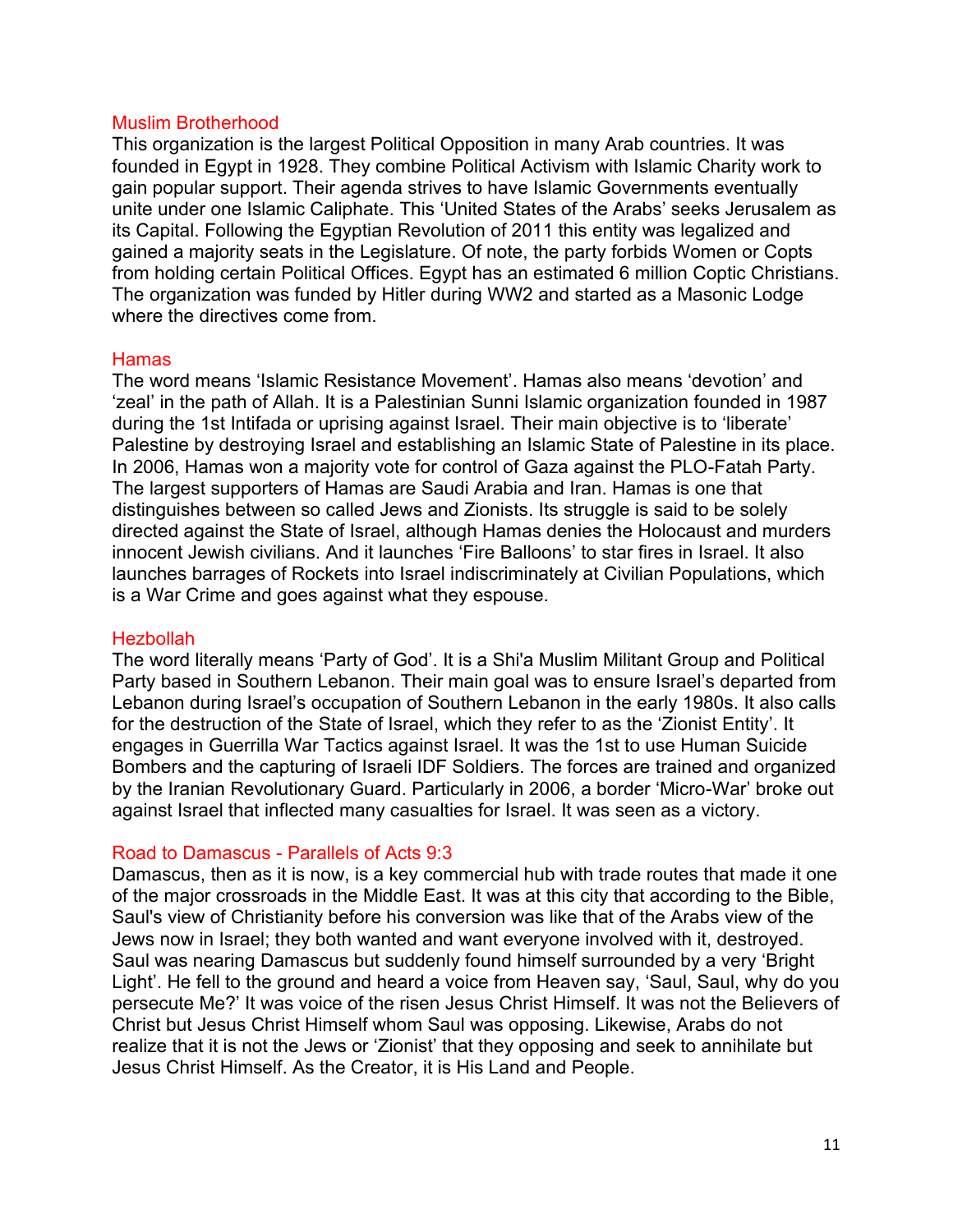Both tied to or 'covenanted' to the Promised Land as an inheritance from YHVH. The Jews and the land of Israel are inseparable in the eyes of YHVH. And the Jews, despite centuries of persecution and slaughter in the name of 'God', both by Roman Catholics primarily and Muslims can never be completely destroyed. If so, then YHVH would be reneging on His promise to Abraham, King David and for that matter. YHVH left but 1 Tribe, Judah to fulfill and keep His promise. Why? For Israel's part, they essentially failed at keeping Faith and Fellowship with YHVH. Increasingly, the Earthly People of YHVH became just like the Nations before them.

Saul was feared and considered a fierce opposer to those Followers of the 'Way'. Yet Saul converted due to this encounter with Christ's direct judgment on the road to Damascus. Likewise, Syria is considered a considerable foe. Yet according to Isaiah 17, Damascus will face a similar direct judgment as it is perhaps metaphorically 'blinded' by a Nuclear 'Bright Light'. There might very well be a lot of conversions on the part of both the Arabs and Jews after such a Nuclear Strike. Perhaps many Muslims will convert because the Muslim Allah did not protect the Muslims from such a horrific judgment.

Perhaps many Jews will convert because they see their prophecy fulfilled. Many other might convert because by such a time, a sizable portion of Christians just disappeared right before the world's eyes. Given the state of war, either through the slaughter of Syrian Christians at the hand of the Muslims have rendered Syria free of the Christian Witness. This is a speculation that the Rapture of the Bride of Christ and a 'Sudden Destruction' will coincide. Saul experienced 3 days of blindness. Perhaps there will be 3 days of total darkness as the nuclear fires rage and the dark clouds descend on Damascus with radioactive ashes that block the Sun's light.

Perhaps as the darkness falls on Damascus, the 'Light' of YHVH's Word will relieve Israel's temporary Spiritual Blindness per Romans 11:25. Paul became one of the greatest Witnesses for Christ after his conversion. His Ministry took him through imprisonments and persecutions. As many suggest the Rapture could coincide with perhaps the time and case when the Witness and Royal Commission of the Church Age will be transferred from the Church to the 144,000 Jewish Evangelists Sealed and Anointed as the book of Revelation describes. These, like Saul are the ones that will see the 'Bright Light' of Christ and come to see Yeshua (Jesus) as the Messiah of Israel. It would be as the Disciples did with Nathaniel under the tree, 'Come and see, we have found the Messiah'.

They in turn will have the same zeal and fervor for World Evangelism as Paul had and with the same power, effects and outcome. Paul at the end of his Ministry was executed by the Roman AntiChrist type Nero for being a Witness to Christ. Many believers during the Tribulation Period that were witnessed to by the 144,000 Jewish Evangelists will likewise be beheaded and Martyred for their Faith in Jesus. This also includes the 2 Witnesses. There will be a consequence for not taking on the Money Changer's Banking System Mark of the Beast that will be mandated. These Martyrs are the ones that will not pay Political or Religious Allegiance to the False Prophet and AntiChrist; whoever they will be.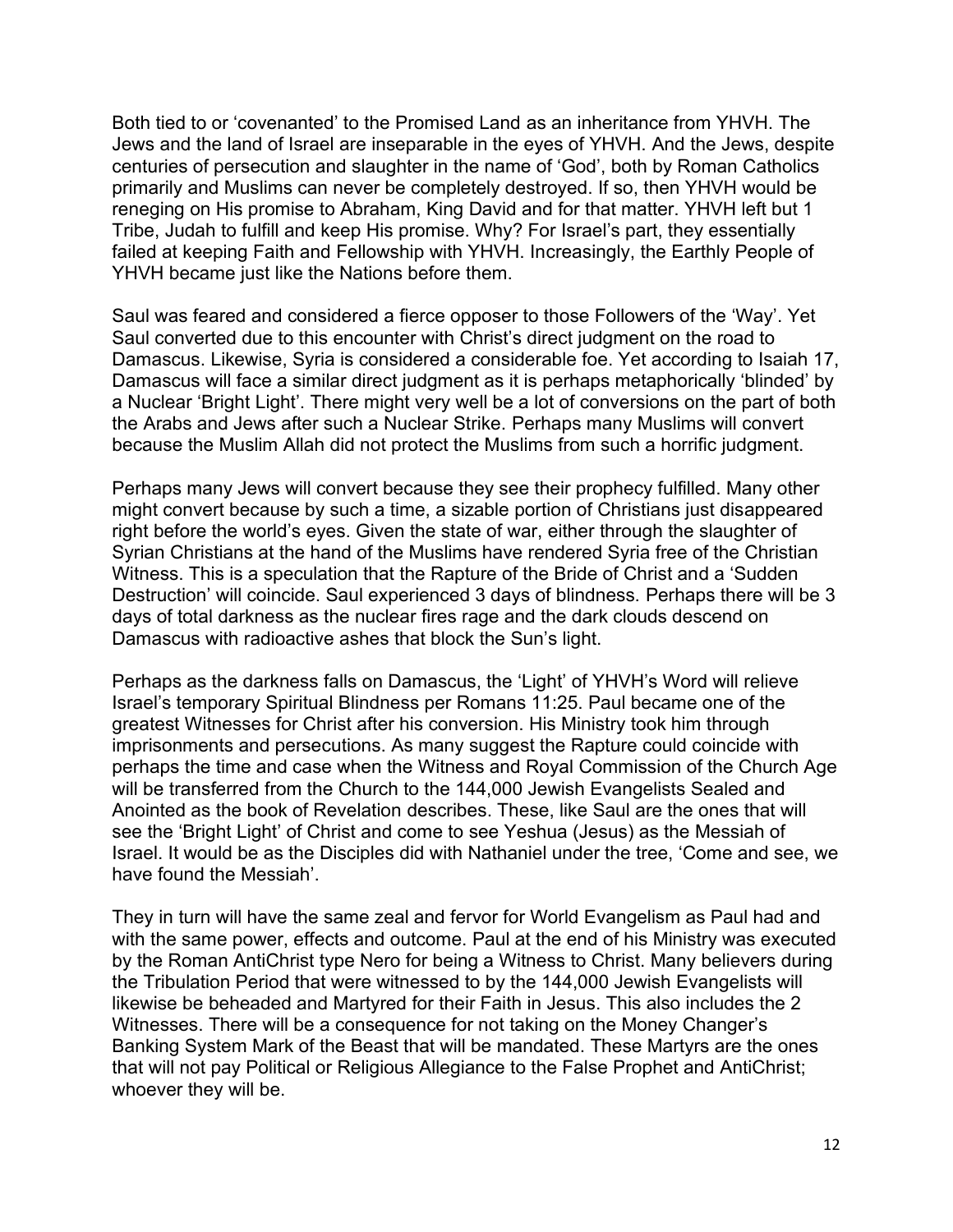A spiritual comparison between Jericho and Damascus will be made with some overtones alluding to a Rapture type. It will involve the manner in which Jericho was 'suddenly' destroyed. Perhaps it may well be the same way in which Damascus is to be 'a heap of ruins' if Isaiah 17 is what it is referring to. Jericho was encircled 7 times and on the 7th time, the city was encircled 7 times. Here is a 7-7-7 pattern that speaks of 'completion' or totality. As a result, the city walls of Jericho fell down and the fighting men went up at the shouts and sounding of the Jewish shofars. Only Rahab and Family were saved.

Some Biblical scholars say this is a type or picture of the Rapture. Perhaps at the time when a 'Sudden Destruction' comes upon a city that opposes Israel's right to the Promised Land, like Damascus, the Rapture could occur with such conditions. It is also interesting to note that for the 1st time since World War 2, the Jewish Population has reach nearly 14 million worldwide. The Jewish Population was nearly decimated in the Nazi Concentrations Camps by the end of World War 2. It appeared that Ezekiel's 'Valley of Dry Bones' came to pass. Miraculously a Jewish Nation was thereafter born from the ashes to become one of the greatest Armies in the world to this day.

Since then, there has been a steady increase in Jewish Demographics that puts Jews now living in Israel proper at over 7 million and another 7 million throughout the World. Here therein is another 7-7 pattern that perhaps might be tied in to the Last Days that Hosea spoke about. Perhaps it would be in the Last Days when, at a certain point in time, based on a particular number count of Jews being alive, a 'completion' will occur. This 'completion' could be when all of National Israel would seek and realize Jesus Christ to be their Messiah when He returns in Glory. Psalm 102 does speak of a 'Last Generation'. Realize however, that sadly 2/3 of the Jewish Population will parish in a 2nd Holocaust leading-up to this countdown to Armageddon. (Zech 13:8)

As many Biblical Scholars believe one is now living in the Last Days, such prophetic scenarios could very well be fast approaching in this 'Last Generation'. Jericho's total annihilation and of its inhabitant, minus Rahab and her family produced such a psychological trauma for the rest of the Canaanites or 'Palestinians' that remained throughout the Promised Land, that they thereafter sought peace with the Israelites. Perhaps as Isaiah 17 describes it, the once fortified and proud Muslim city that will fall fast and hard will be so devastating to the morale of the rest of the Muslim World that they will seek 'Peace' with Israel. Or this peace, a 'False Peace' will occur after the defeat of the Inner-Ring of Muslim Nations of the Psalm 83 War.

To the Muslim psyche, 'Peace' is only a reprieve to rearm for a future war. This was Operation Badr of Mohammed. At this time, thereafter, is when Israel, for the time being, will live in 'un-walled cities' but with a false sense of Security due to the Political 'Peace' that ensues. This might very well be the time when the Covenant will be 'Confirmed' by the then identified AntiChrist and the 'Many'. This Period of Peace will be short-lived as the Outer-Ring of Muslim neighboring Nations will have only bought time to regather strength and ally themselves with Russia. This will culminate in a massive attack on Israel as described in the Gog-Magog invasion of Israel.